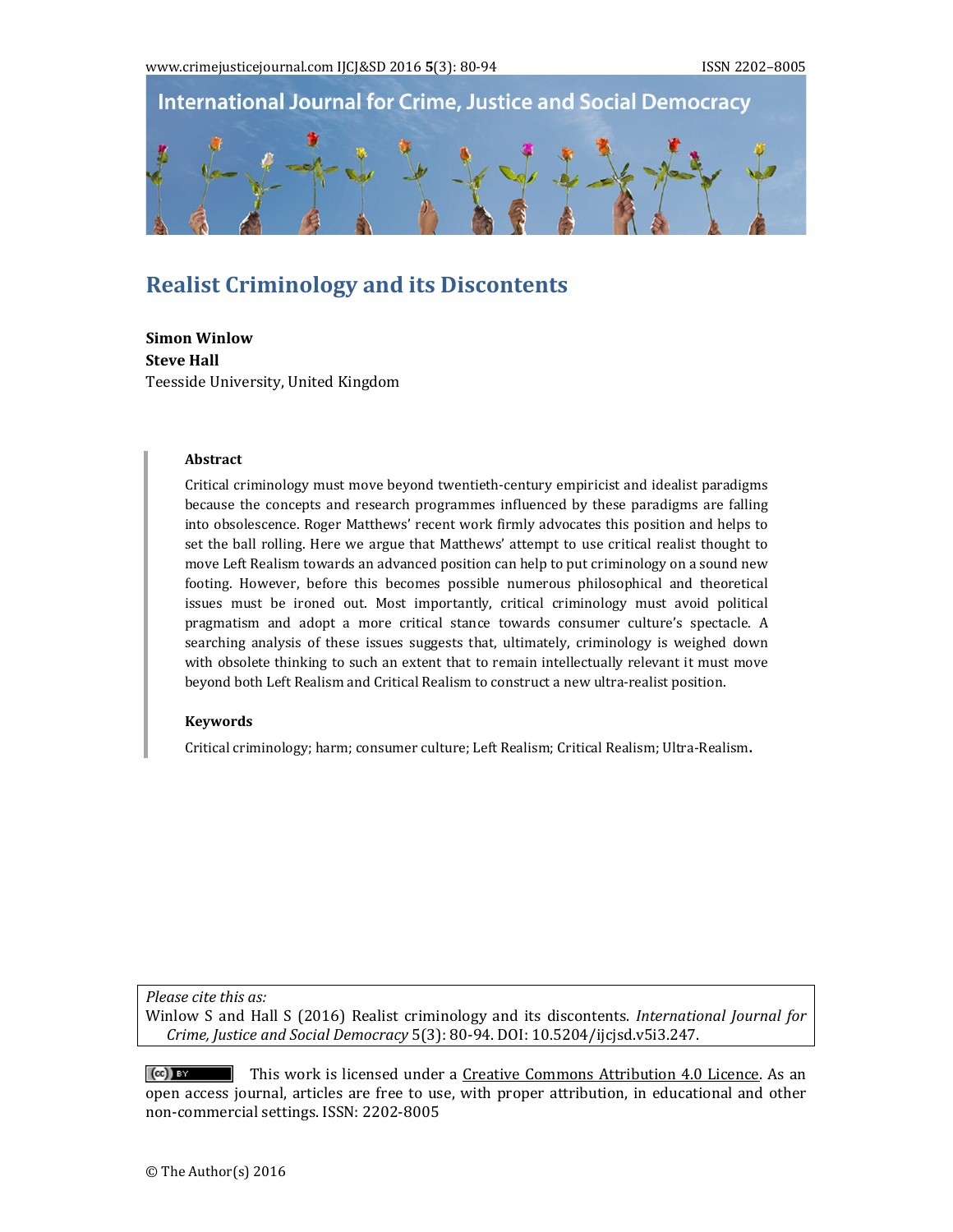## **Introduction**

As one of the original architects of Left Realism, Roger Matthews is too well-known for us to have to outline his many achievements and his influence on the discipline. We assume that readers of this special issue know his work quite well. Instead of doffing our caps and writing an anodyne and congratulatory review, we want to focus on the claims Matthews makes in this book and what can be drawn from them to drive our discipline forward. This is, after all, how one treats an intellectual with respect: not by withholding critical judgement and genuflecting politely but by taking the broad realist position he represents seriously and, in the act of criticising it, working to keeping it alive and operational.

In order to contextualise Matthews' book we must first say a few words about the condition of contemporary criminology. For us, theoretical criminology has almost ground to a complete standstill. There have been a few interesting contributions to existing positions in recent years but the general trend is quite clear. Criminologists these days seem doomed to repeat ideas from the twentieth century, perhaps with an occasional slight adjustment suggesting 'originality' and forward motion, and there appears to be a pronounced fear of actually hatching new ideas and positions that are products of a thoroughgoing critical interrogation of our present conjuncture. Our withdrawal from theory-building has left the door open for banal empiricism to wander in unopposed and make itself at home. As Matthews (2010) himself has hinted, huge swathes of our discipline are now occupied by fact-finding or story-telling empiricists who appear more interested in career-building, income-generation and supplying various political and cultural interest groups with ideological ammunition than they are in the pursuit of truth.

Criminologists have largely failed to take a lead in explaining and solving the crucial problems we face today. These problems are too numerous to recount in full detail here, but for us the most notable are the imminent threat of ecological catastrophe, the power of global capital constantly to disrupt the ethical and socioeconomic lives of everyday people, the growth of global criminal markets that operate off the statistical radar, and the growth of the securitisation apparatus. Entrapment in this totalising market system is persuading so many people at some difficult point in their lives to simply give up on the principles of trusting others and doing honest business (see Antonopoulos and Hall 2014; Winlow 2014). We seem unable to even properly tax the super-rich, let alone ensure economic participation for all or redistribute power and wealth. We have also seen the implosion of state governance in some locales (Grayson 2011; Mattei and Nader 2008; Silverstein 2014; see also Currie 2013), and the withering away of progressive sociability in a great many more (Winlow and Hall 2013).

The harms that result from these combined processes are staggering to behold, but critical criminology has not yet managed to bring them into relief because it remains firmly rooted in social constructionism and its interminable relativistic analyses of ethics, language and epistemology. For many critical criminologists the default position continues to involve the dismissal of harm and the redirection of critical attention towards government and the oligarchs who control the mass media. Despite the sheer scale of the 2008 crash and the ongoing harms of 'austerity', twenty-first century critical criminology is, for the most part, resolutely idealist and it cannot be persuaded to look again at the reality of our present way of life. We remain trapped in an epoch defined by the collapse and partial resurgence of abstract finance capitalism, a system which, we all know, redistributes wealth upwards, destroys welfare systems, corrupts democracy and casts growing numbers into debt peonage. The free hand of the market has created utter devastation in our physical and social environments but still processes of 'labelling', 'stigmatisation' and 'othering' preoccupy the criminological Left. The Leftist tradition of ideology critique is noticeable only by its absence, and there is little obvious desire to develop a new critical focus on global political economy and its deleterious outcomes (Sayer 2015). We are generalising of course, but it makes no sense to deny critical criminology's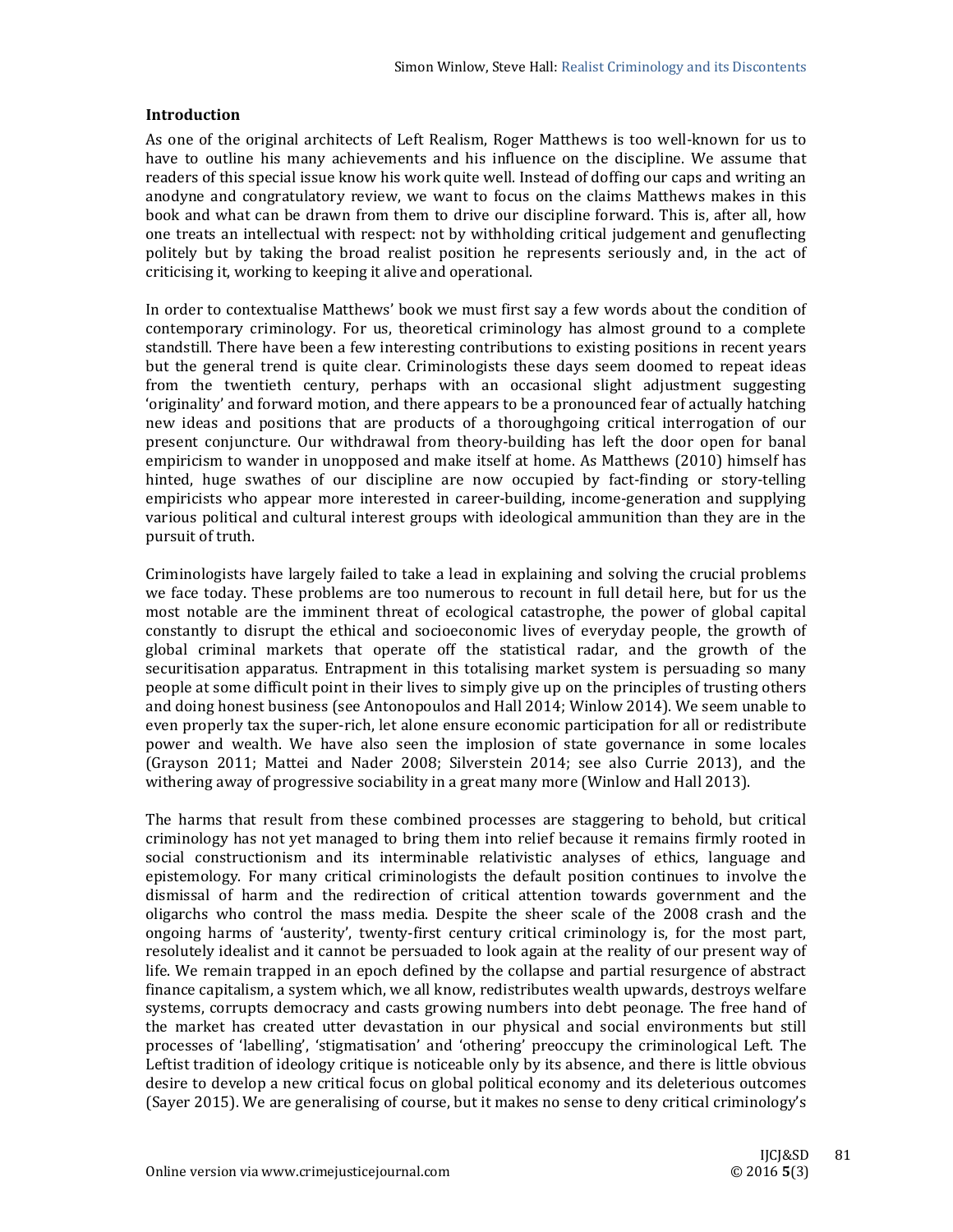continued idealism and content ourselves with the conceit that we are doing a sterling job of identifying and explaining the social harms that are inevitable outcomes of the financialisation of the global economy, the corruption of our politics and the gradual corrosion of our social worlds. 

Matthews' book seeks to respond to the general inertia of the discipline. In particular he hopes to move beyond the reductive and non-dialectical interplay between critical criminology and administrative criminology. For Matthews, there are productive seams still to be mined and, if criminology is to progress, it needs to move beyond the idealism of the Left and the cynical pragmatism of the Right by working through the new realist agenda he outlines in the book. The general framework he offers us owes much to the tradition of Left Realism, but the most important influence on Matthews' thesis is the Critical Realism of Roy Bhaskar (2008a, 2008b), Margaret Archer (2004) and others. Matthews is one of the first criminologists to utilise this considerable body of theory. As a resolutely empirical discipline Anglo-European social science has scorned abstract theoretical models, especially those which seek to identify and grapple with intransitive forces that operate underneath language and interpretation. The refusal to engage with such models is a great shame because Bhaskar had much to teach us about everyday experience and its underlying contexts.

Matthews does not talk in detail about Critical Realism, and he does not clearly identify which aspects of this quite substantial corpus are vital for the rejuvenation of our discipline. Instead he spends a significant portion of the book identifying the obvious limitations of insubstantial liberalism and its damaging effects on criminology. Matthews pulls no punches. He is brave enough to acknowledge that the anti-statist liberalism and libertarianism that is so common on criminology's Left-wing shares a common ideological root with the anti-regulatory neoliberalism that has become totally dominant on the political Right. He begins the book with an authoritative account of the development of modern criminology, which is all the more absorbing given that Matthews himself played a significant role in fracturing the criminological Left during the 1980s. Alongside a number of colleagues (see especially Lea and Young 1993; Matthews and Young 1986), he could no longer tolerate the naïve idealism, crude structuralism and political inefficacy of the radical social constructionism that had colonised Leftist thought and politics. He proposed to build an innovative Leftist account of the crime problem that, without diminishing the disproportionate harms caused by state and corporate crime, acknowledged the reality of the genuine harms that working class and minority criminality could inflict on victims. 

What Matthews attempts to do here is reconstruct Left Realism on a solid new epistemological foundation. In truth the British Left Realism of the 1980s couldn't quite tear itself away from hard-line social constructionism and diluted cultural Marxism. Jock Young (2009), Matthews' sometime collaborator, remained wedded to moral panic theory, a favourite concept amongst the social constructionists, despite having earlier expressed concern that it was being overstated. In his later role as a cultural criminologist, Young tended to assume with the others influenced by the cultural Marxism of EP Thompson and Stuart Hall (see Dworkin 1997; Winlow et al. 2015) that resistance to power was a timeless fact of life and an inexhaustible source of political energy. Others in the cultural criminology fold are now beginning to express serious doubts about the symbolic efficiency of the concept of organic resistance, but it still holds on to its place as one of the sub-discipline's fundamental domain assumptions.

Critical Realism offers a far more solid and dependable intellectual base from which to proceed. Much of Matthews' book is pitched as a critique of contemporary criminology, and he should be warmly congratulated for slaughtering a few of criminology's sacred cows with surgical precision. He believes that realist criminology must be policy relevant, avoid the idealism of a radical Left that lost its way in the 1960s and 1970s as it was absorbed by the powerful antistatist liberal and libertarian currents that became dominant at the time, and progress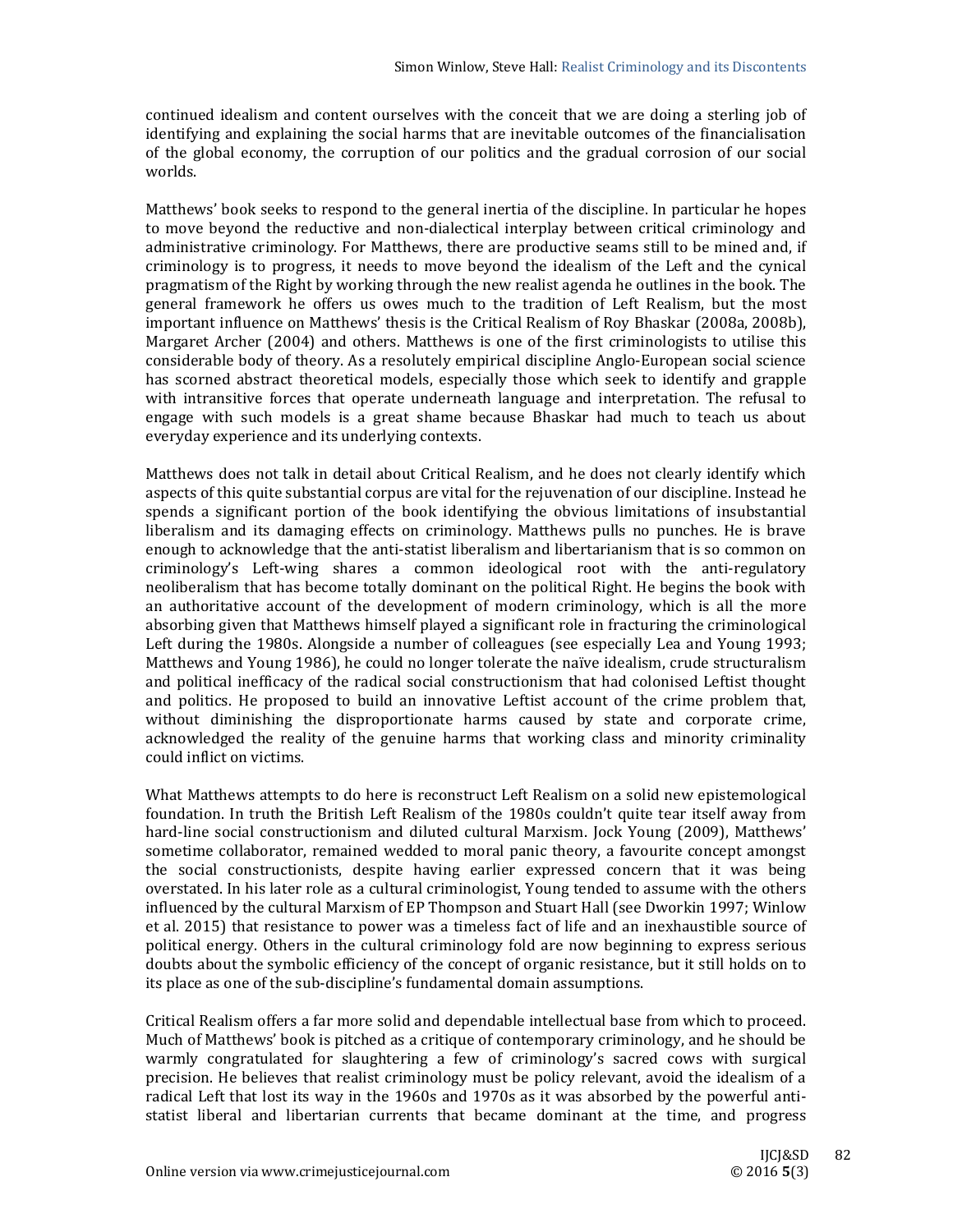incrementally by producing new theoretical insights and empirical data. We support the overall principle of moving forward, especially the need for criminology's internal production  $-$  and indeed importation from external disciplines such as philosophy - of new theoretical concepts that can help to explain the criminological phenomena that appear in today's world. However, we have a number of problems with the way he wants to initiate this new and crucial progressive movement in criminological thought. Firstly, we have a problem with his conceptualisation of both 'realism' and 'idealism'. Secondly - and this follows on from the problem of defining realism – we fundamentally disagree with the emphasis Matthews' places upon 'policy relevance'. Thirdly, we are not convinced that empiricism can perform the leading role that he envisages. Fourthly, his defence of 'consumerism' rests on a failure to make the crucial distinction between consumption and consumer culture (see Hall et al. 2008), a fatal move that kills off the possibility of constructing a new realist criminology that can effectively criticise and suggest alternatives to the destructive and criminogenic way of life we lead today.

# **Left Realism – initial problems**

Fraser  $(2013)$  argues that feminism had lost much of its radical appeal by the turn of the millennium and was all too easily assimilated by neoliberalism's competitive-individualist culture. However, feminism's initial impact on criminology was nevertheless a game-changer. By emphasising the important point that some crime represents an experience of real harm lived by human beings and is not merely a social construct exaggerated by the media for political purposes, feminist criminologists performed the valuable task of returning Leftist criminology's objects of *crime* and *harm* to the foreground and reconnecting them to experiential reality.

The emergence of Left Realism in Britain in the mid-1980s was a culmination of critical thinking about the inherent flaws of Left Idealism and other mainstream criminological theories. Currie's (1985) and Young's (1986) early contributions were seminal. However, although Left Idealism's most prominent flaw was the neglect of the reality of crime as experienced by victims, the emergence of Left Realism also appears to have been, at least partially, a reaction to the success Right-realist criminology had achieved in its lobbying of the US and UK governments from the 1970s. Right realists had always focused on victims, but it was a superficial populist focus that completely failed to take into account the crimes of the powerful or analyse the complex conditions that underlie trends in crime and harm (Hall and Wilson 2014). Whilst Left realists still acknowledged that the crimes of the powerful were not properly addressed and some aspects of law and criminal justice were biased against the working class, they admitted that most petty crime was *intra-class*. In other words most of it was committed by working-class people against other working-class people (see Schwartz and DeKeseredy 1991).

These were the salutary lessons provided by the US and UK victim surveys of the 1980s. Even the partial glimpse of reality provided by orthodox empiricism revealed the flaws of Left-idealist critical criminology. Critical criminology's weak theorisation of intra-class crime and absence of suggestions for policy allowed Right Realism to dominate. Left Realism attempted to correct this problem by constructing a more realistic theory of crime by focusing on the harms victims experience in their locales and analysing them in the 'square of crime' (see for example Lea 1987, 1992). This new theoretical framework was made up of four interactive relational parts: the victim, the offender, the reaction of the public and the reaction of the state's agencies. If fractious relations between these four major players could be improved, it may be possible to reduce crime without increased securitisation.

In the 1990s Left Realism appears to have a small amount of influence on the Blair and Clinton governments. However, repairing relations in the square of crime did little to alleviate the underlying economic and cultural conditions which seemed to have probabilistic causal relationships to crime and harm. Left Realism challenged the domination of social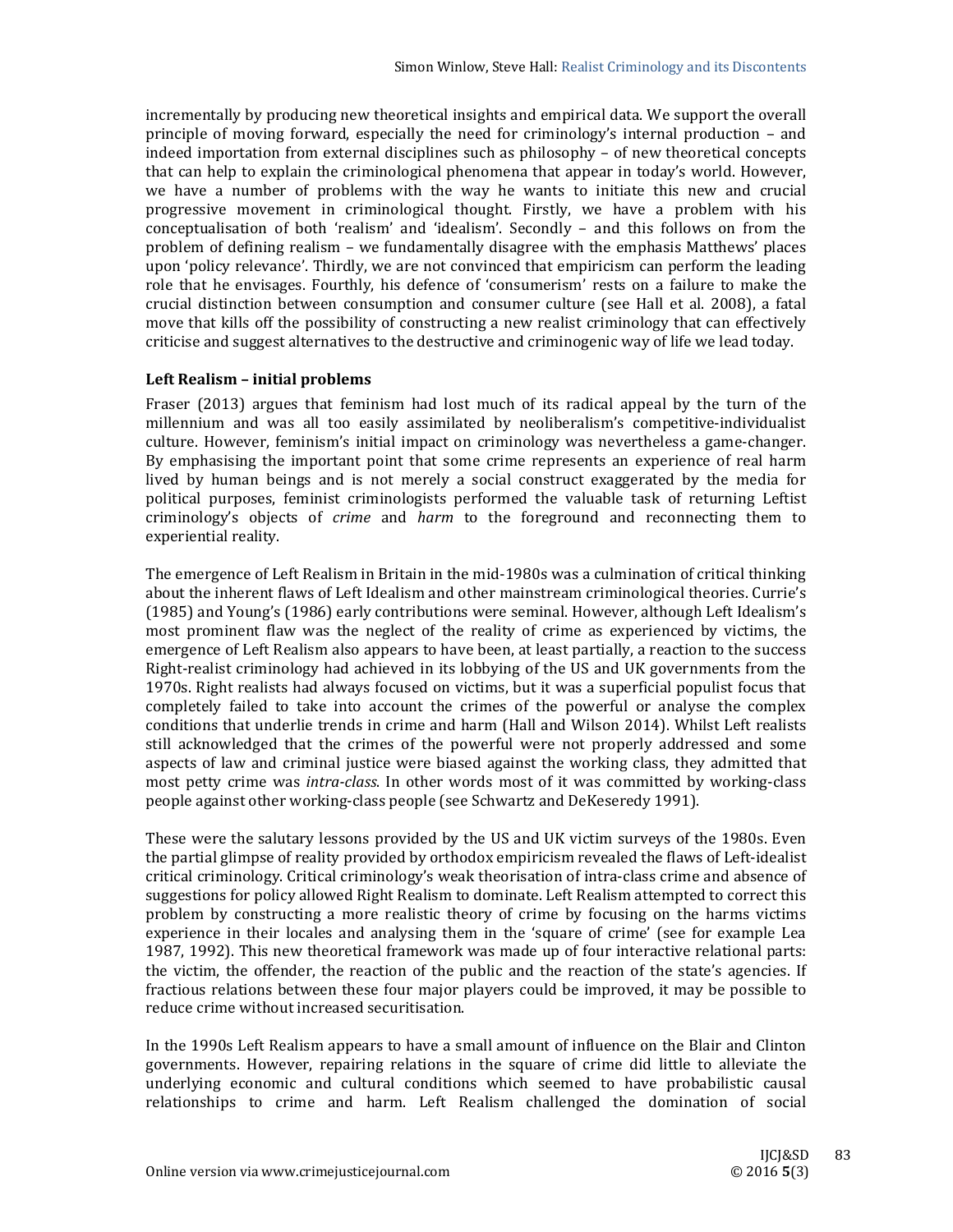constructionism on the Left and called for positive policy interventions, but not at the depth required to impact upon late capitalism's underlying criminogenic conditions. As we all know, eventually the Right won the argument with their securitisation and incarceration agendas.

Despite this failure, Matthews argues that criminology should build on Left Realism's positive gains by incorporating Critical Realism. We agree with this, but the fundamental problem we have is that Matthews gets this project off on the wrong footing by inverting the concepts of the 'real' and the 'ideal'. He posits depth intervention as a form of 'idealism', but he understands this not as philosophical or ethical idealism but impossible utopianism. He then insists that we should restrict ourselves to 'realism', but in reality he understands this 'realism' to be a form of pragmatism, in this case piecemeal policy reforms in the context of liberal-parliamentary capitalism. Matthews' argument therefore rests on two fundamental category errors made by confusing idealism with utopianism and realism with pragmatism.

This categorical shift allows Matthews to avoid the fundamental political question at the heart of realist criminology: what *depth* of *political intervention* is *required* to create the conditions in which harmful crime can be significantly reduced without reliance on securitisation? Matthews has pre-empted this fundamental question, moving us further away from genuine Critical Realism and closer to the administrative pragmatism that eventually ground Left Realism to a halt as an intellectual project.

We cannot begin to speak about the amelioration of harms without a realistic appraisal of our current situation and the forces and processes that underlie it. Although some Left realists still write with critical depth (see, for example, Lea 2002), the Left realist movement as a whole faltered as it moved forward into the 1990s and became something of a compromise between critical criminology and administrative criminology. It became progressively bogged down in its administrative role of providing neoliberal governments with pragmatic alternatives to the Right realist strategies of securitisation and incarceration, an unwinnable game played out in front of a public who wanted quick results. Even gestures towards long-term projects of transforming underlying structures and processes became potentially discrediting to a Left Realism committed to pragmatism; it had made its bed and had to lie on it.

An injection of genuine Critical Realism could have revived Left Realism. The principle that deep political intervention was impossible had already been established (see Lea and Young 1993), and Left Realism became ensnared by the negative ideology of *capitalist realism* (see Fisher 2009), the new liberal-postmodernist ideology that has convinced the vast majority that no fundamental alternative to capitalism is feasible. The triumph of capitalist realism has been so complete that even traditional social democratic reforms - such as publicly controlled investment, progressive taxation, nationalised major industries, state-run health and secular education – now appear extreme and remote from the reality in which we live (Winlow and Hall 2013). Left Realism's pragmatism also left it with little choice but to adopt standard legal definitions of crime, which of course ignore broader and deeper harms. Thus it contributed little to the debate on whether the legal categories of 'crime' properly represent the harms inflicted on ordinary people and their environments. Because major structural and systemic problems remained beyond its scope it had little to say about reform beyond criminal justice agencies and local communities. Left Realism boxed itself into a corner because it inappropriately redefined realism as the pragmatism that limits itself to what *can* be done within existing structural and systemic restraints. Simultaneously, by confusing true realism with impossible idealism, it severely narrowed its analytical scope and became unable to address what *must* be done to transform underlying criminogenic conditions.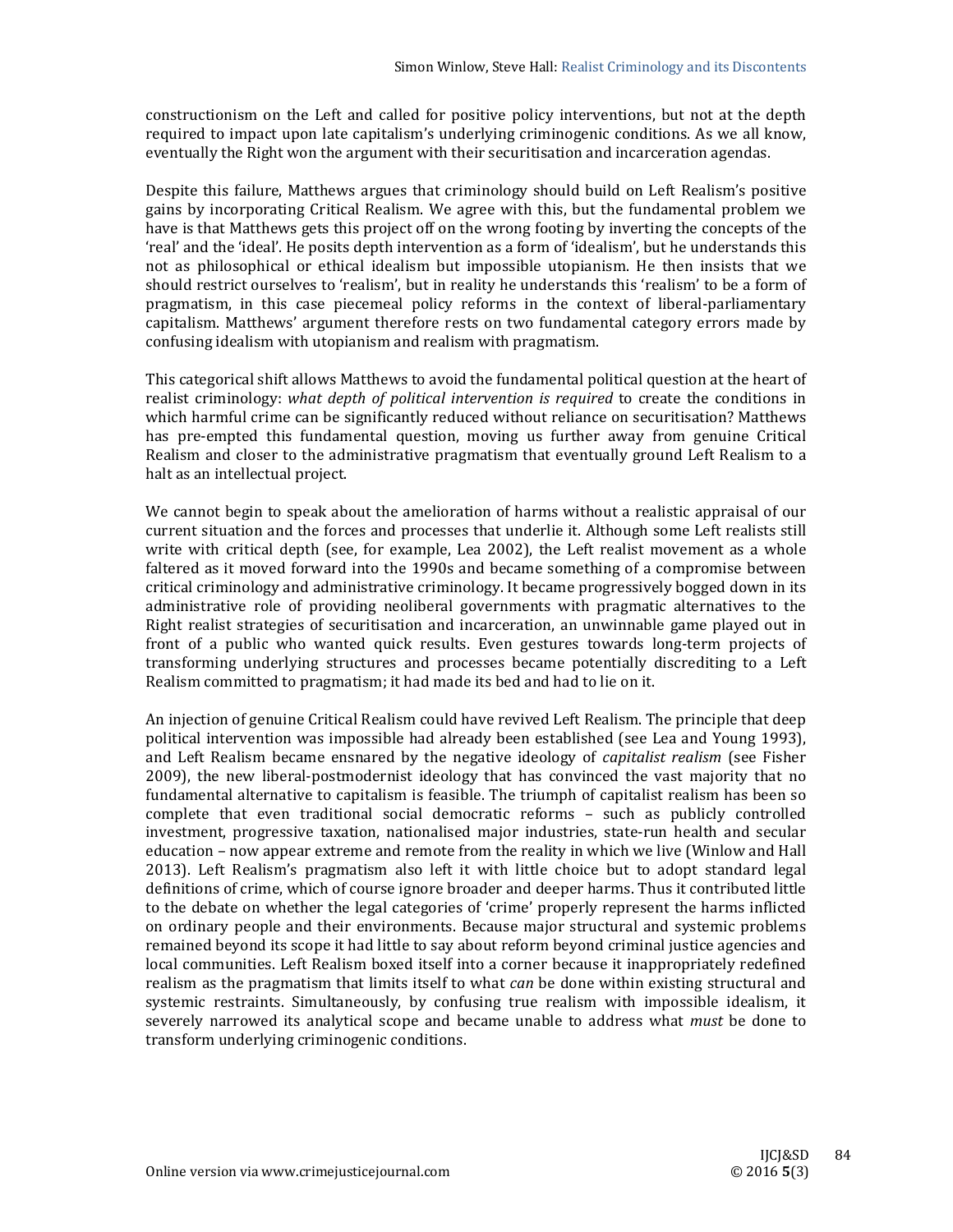## **Problems with empiricism**

Matthews' blueprint for a new realism relies on an empirical platform. While it is unfair to portray empiricism as intrinsically useless, on its own, without the guidance of sophisticated theoretical concepts relevant to the times in which we live, it can be intellectually and politically toxic. Constantly affirming obsolete concepts is on balance worse than knowing nothing at all. Without relevant concepts empiricism is too easily deployed in the task of reproducing rather than transforming current conditions. Hypothetically, the task of empirically testing broad, deep and sophisticated theories is not impossible, but in practical terms it is either too expensive, impractical or politically impossible. Whereas extreme social constructionism promotes political inertia by obscuring reality and transforming the vital task of conceptualisation into an endless language game, post-structuralism insists that meaning is always contingent and reality can never really be represented, except perhaps for the shortest time in the most localised space. Matthews is right to reject this obfuscation, but the expensive and unwieldy empirical method is not necessarily the most reliable way forward.

All empirical projects are subject to prior political agendas. 'Value-free' empirical science is a myth, and criminology's research agenda is inextricably tied to existing political positions, the domain assumptions of which insist that we accept their various beliefs about human nature, morality, freedom, authority, harm and the role of the state in our lives (Hall and Winlow 2015). What should be more interesting to social scientists, however, are the repressed experiences and views of Baudrillard's (2007) 'silent majority', those who have little or no representation or influence upon current political agendas. The experiences of the 'silent majority' are filtered through dominant ideologies and either denied clear symbolic expression by constructionists or always fragmented and misrepresented by empiricists. Empiricism is an ideological mercenary that can serve any political purpose and, thus, on its own, without a thorough and sophisticated re-conceptualisation of the experiences and underlying contexts of everyday life, cannot provide the platform for a new criminological realism.

In the absence of the will to re-conceptualise everyday experiential life and its contexts through the lenses of both minorities and the silent majority, the open debate on precisely how deep reforms must go and which reforms are likely to have any significant and durable impact on criminality, harm and securitisation, which should be the epicentre of social science, is impossible. This is the task of theoretical criminology, but it is now perfectly clear that theory has been marginalised in the discipline. To begin the task of reconceptualisation theoretical criminology must first recognise our current representations and models of the social world – with its phenomena, events, values, norms and power relations – as effects rather than causes. Causes operate in far deeper and very complex processes organised by the *fundamental fantasy* that drives the subjective agent and the *fundamental logic* that drives and organises the interactions between the psyche, culture and the socioeconomic system.

Matthews also has difficulty in recognising the unavoidable fact that by far the most influential context for the configuration and reproduction of the fundamental fantasy, and by extension late-capitalist subjectivity, is consumer culture (Hall et al. 2008; Miles 2014; Moxon 2011; Smart 2010). He refuses to accept the incorporation of the silent majority into the subjectivising symbolic circuits of consumer culture and the permanent distraction of potential political energy. In contemporary consumer culture the majority seek their status and construct their identities, yet this is consistently denied by those on the Left who hang onto obsolete conceptions of 'autonomous' subjectivity. Matthews (2014) goes one step further by claiming that 'consumerism' is one of capitalism's great benefits, the saving grace of an otherwise oppressive socioeconomic system. According to Matthews, when capitalism is one day transformed by accumulated pragmatic reforms, consumerism should take its place as a fundamental right, a great gift to the people.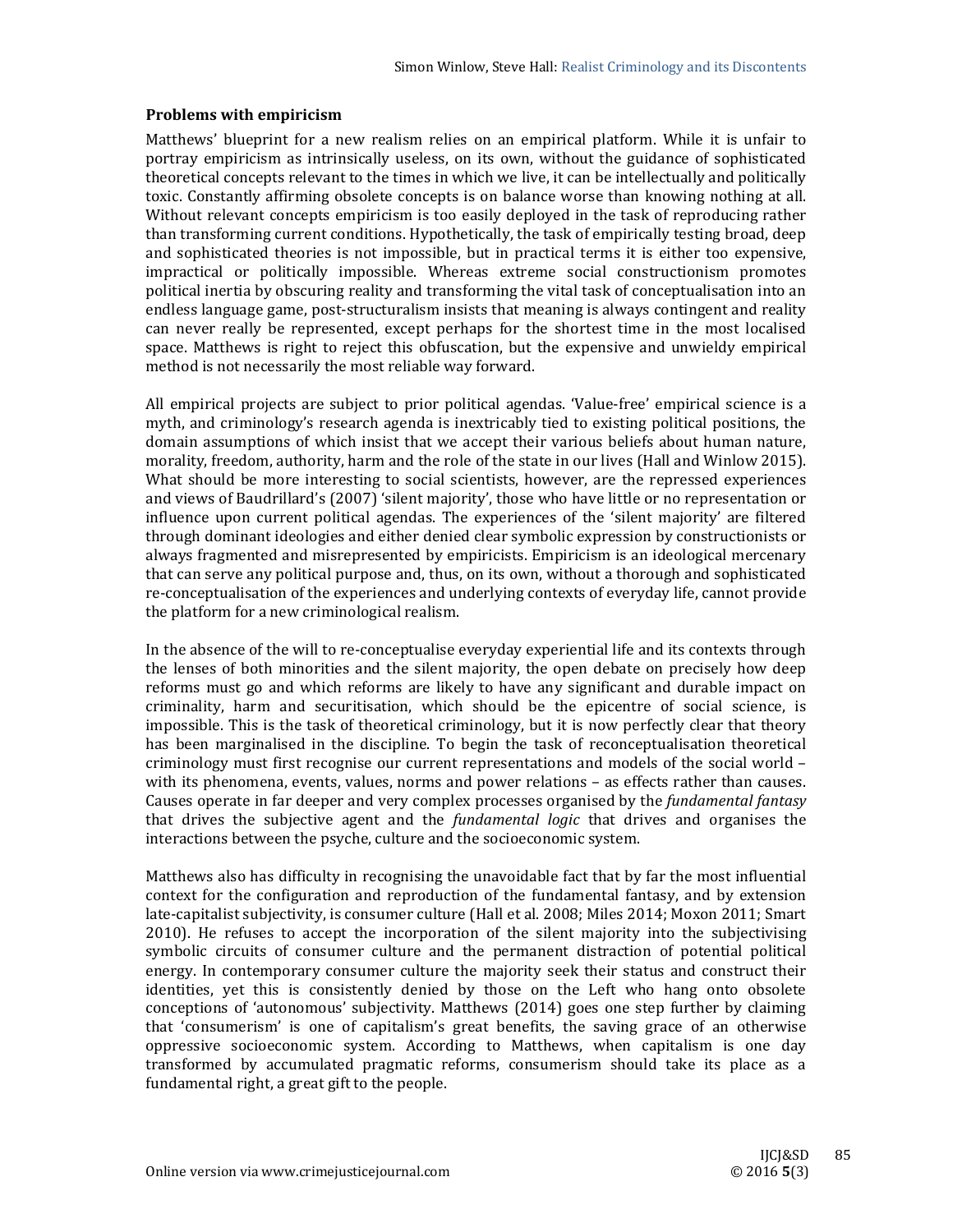This is populist rhetoric born a fundamental misunderstanding of what consumer culture is and what it has done to human relations and processes of identity formation (see Hayward 2012). As such it is the weakest aspect of Matthews' overall argument. Matthews confuses consumption with consumerism, and he then continues on down this intellectual dead-end to make a series of quite significant mistakes that detract from the more edifying aspects of the book. Matthews sees only good things in consumerism. He can see no problem in the way consumer culture stimulates myriad false needs, its tendency to make individuals feel inadequate or incomplete, and its role in mediating social relationships and driving new exclusions and forms of discrimination (see, for example, Hayward and Yar 2006). He has no issue with the vacuity of commodified forms of culture that exist solely to sell, or with consumer symbolism's role in the depoliticisation of the working class and the displacement and erosion of the collective identity-building once sourced in class, community, locality, family and history. The inability to distinguish between consumption and consumerism also hampers our understanding of important changes within the capitalism economic system itself, most notably western de-industrialisation and the growth of new eastern industrial economies built upon production for export to a west now populated by debt-laden consumers (Horsley 2015). His idealistic pragmatism and faith in the benefits of consumerism must come as cold comfort for those workers forced to toil in appalling conditions in sweatshops across the east. The appearance of a global precariat in mega-slums serviced by failed states (Davis 2007), the degradation of our eco-system and the depletion of our natural resources (Heinberg 2011; Klare 2008, 2012), impending resource wars and enforced population movements (Klare 2002), burgeoning criminal markets in cyber-space (Treadwell 2012) and the other problems that await future generations simply do not appear on the radar of the sort of 'realist' project Matthews advocates.

## **Why we need Ultra‐Realism**

At the moment, liberal-Left sociology and criminology are limited to the study of *effects* or *symptoms* as either constructions or mid-range causes rather than indicators of what might lie beneath them. Matthews is right that the only way to get down to causes is a potentially potent realist project. However, even the brief critiques presented here suggest that the pragmatism and empiricism he advocates – especially in a context shorn of the most important cultural current in late modernity – are not nearly strong enough as a platform on which such a project can be built.

For us, if such a platform is to be built it is first necessary to restart the theoretical machinery that was shut down by both mainstream and critical criminology in the post-war period. We would contend that Matthews' ambition of a new critical realist criminology can come to fruition only in a framework of what we call *Ultra-Realism* (see Hall and Winlow 2015). Empiricist criminology is trapped in the superficial realm of phenomena and, along with interpretivists and post-structuralists, its advocates tend to discourage theorisation of depth structures and generative processes. One further problem is that it cannot provide us with a sense of *absence*, which, as we shall see shortly, is also causative at the deep level.

However, anyone who advocates a return to realism has to contend with the problem that realism in general has a rather bad name. One reason behind this is the dominance of varieties of cynical realism in popular culture, politics, philosophy and social sciences. These positions transhistoricise and essentialise the very worst of human propensities and tacitly support the politics of conservatism and classical liberalism. Their cynicism and essentialism is such that they make socioeconomic transformation look either unwise or impossible. Conservativism's rigid, pessimistic Old Testament view of the human being as an intrinsically wicked sinner is often given pseudo-scientific credibility by the ethological conception of the human as a 'killer ape' (Dart 1953). The timeless sinner is in need of constant discipline and punishment by traditional institutions bolstered by the rational-technological forces of modernity. Most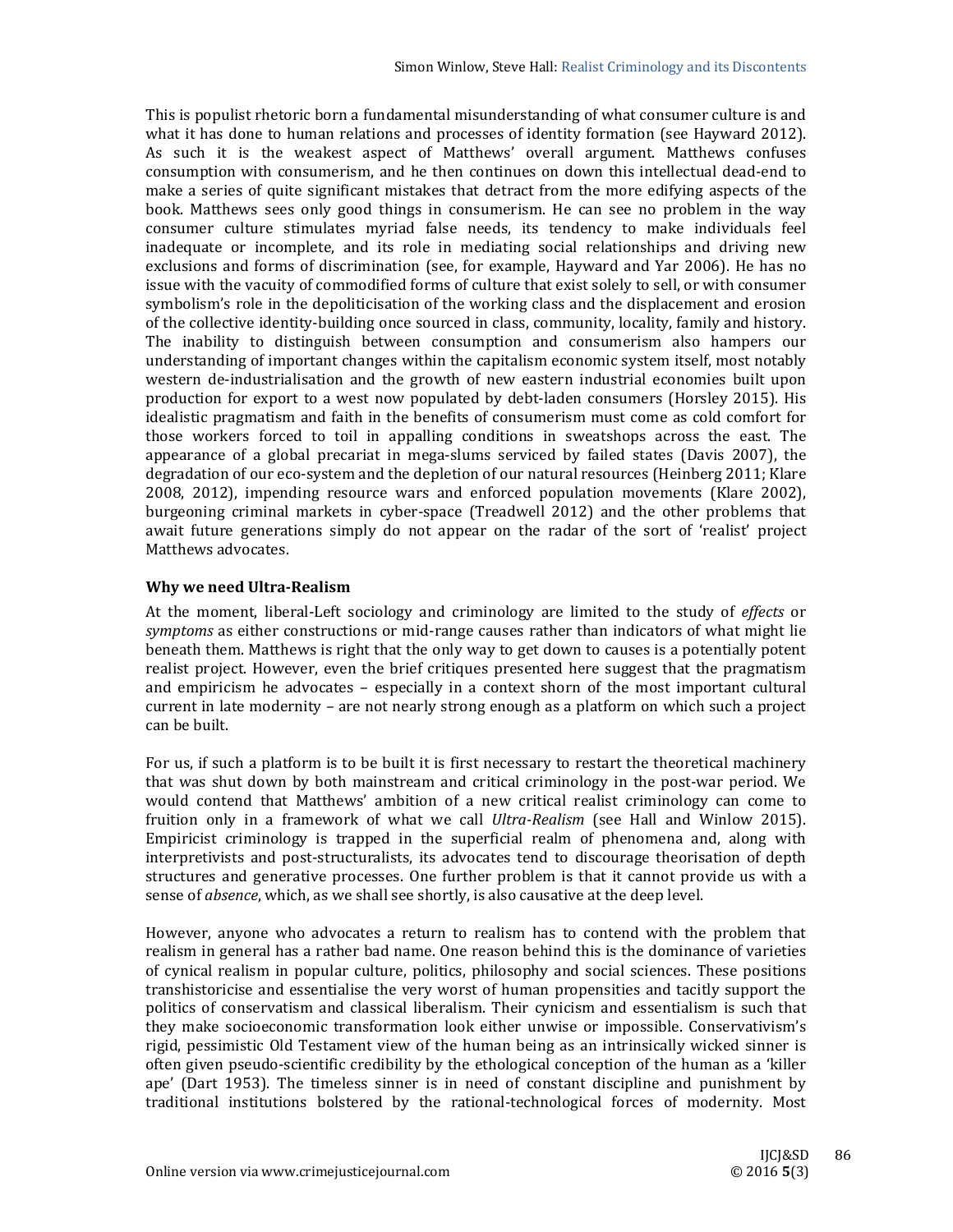conservative control theories are grounded in this myth, and neoclassical Right Realism differs only in its myth of the wicked human being as a rational calculating individual able to be deterred and pressured into a mode of self-government by external systems of punishment.

Liberal-postmodernism has its own version of cynical realism. In art, cinema, literature, music and many forms of youth culture on the 'street' we can detect the powerful current of *depressive* realism. Well-known examples include the works of French novelist Michel Houellebecq and American novelist Brett Easton-Ellis (Jeffery 2011). Redolent of *capitalist realism*, which systematically persuades young people that no change is possible in their lifetime, *depressive* realism supplies us with a narrative of late-modern degeneration – selfishness, nihilism and the futility and exhaustion of life at the dystopian end of history (Jeffery 2011). It's rather sobering that all the Left can place in opposition to this edifice of conservative and postmodernist cynicism is the rather ailing *Left Idealism* of the 60s-vintage 'New Left'. Left Idealism was Young's (1975) term for this influential movement, but it is a misnomer. Underneath the idealism represented in symbolic interplay lies a disavowed *naturalistic realism*, the naïve assumption that the human being is always orientated to creativity, transgression and the struggle for social justice, the mirror image of conservatism's wickedness, the opposing view that can be allowed into liberalism's intellectual clearing house for the sake of balance and the perpetuation of eternal hope amidst permanent political inaction. Both positions are unable to deal with the sheer diversity of human drives, desires and actions.

*Critical Realism*, as Matthews points out, presents criminology with a genuinely alternative theoretical framework. Most critical realists claim that some measured empirical observation is useful, as is the acknowledgement of human meaning and the causal power of agency, but they stress that there is far more to social life and its dynamic relations and forces. Roy Bhaskar (2008a), Critical Realism's main architect, argued that positivism-empiricism can reveal the regular recurrence of events but not the underlying structures, powers, forces and processes that influence the way events occur. These deep dynamics are never fully revealed or represented by empirically observable events. This is especially true in the criminological field, where the systematic concealment and incompleteness of events is the norm. Empirical research projects are always preceded by the initial construction of concepts and hypotheses that to a large extent predetermine what researchers will find. Perhaps homicide statistics have a modicum of validity and reliability (Hall and McLean 2009), but it is difficult to make this claim about anything else in criminology. Empiricism might be useful in conceptualising what we mean by 'crime' and 'harm', but it cannot help us to reveal the drives, processes and structures, and indeed their very real consequences, which exist independently of empirical knowledge and the current theoretical frameworks that are in thrall to 'empirical testing'. In fact we might suspect that our devotion to empiricism and our alternative devotion to constructionism can be seen as different but complementary ways of deliberately avoiding any contact with underlying drives, processes and structures (see Hall and Winlow 2015).

However, Critical Realism is not a deterministic doctrine. Most critical realists insist that we retain the ontological distinctiveness of the individual and the social while we apply our efforts to the analysis of their relatedness. The standard proposition is ontological realism in the *intransitive* realm of independent structures, processes and powers combined with a qualified epistemological relativism in the *transitive* realm of things that are the products of our knowledge and activity. We must accept that real power places constraints on our knowledge and activities because of the 'thing-like' quality of structures, processes and forces in the intransitive realm. There are no universal laws, but under certain structural and processual conditions there are *probabilistic tendencies*. For instance, the disruption of settled socioeconomic communities by neoliberal restructuring will tend to increase crime, harm and social unrest followed by increases in securitisation. Such consequences are to a large extent predictable and supported by historical analysis. The process is of course mediated by human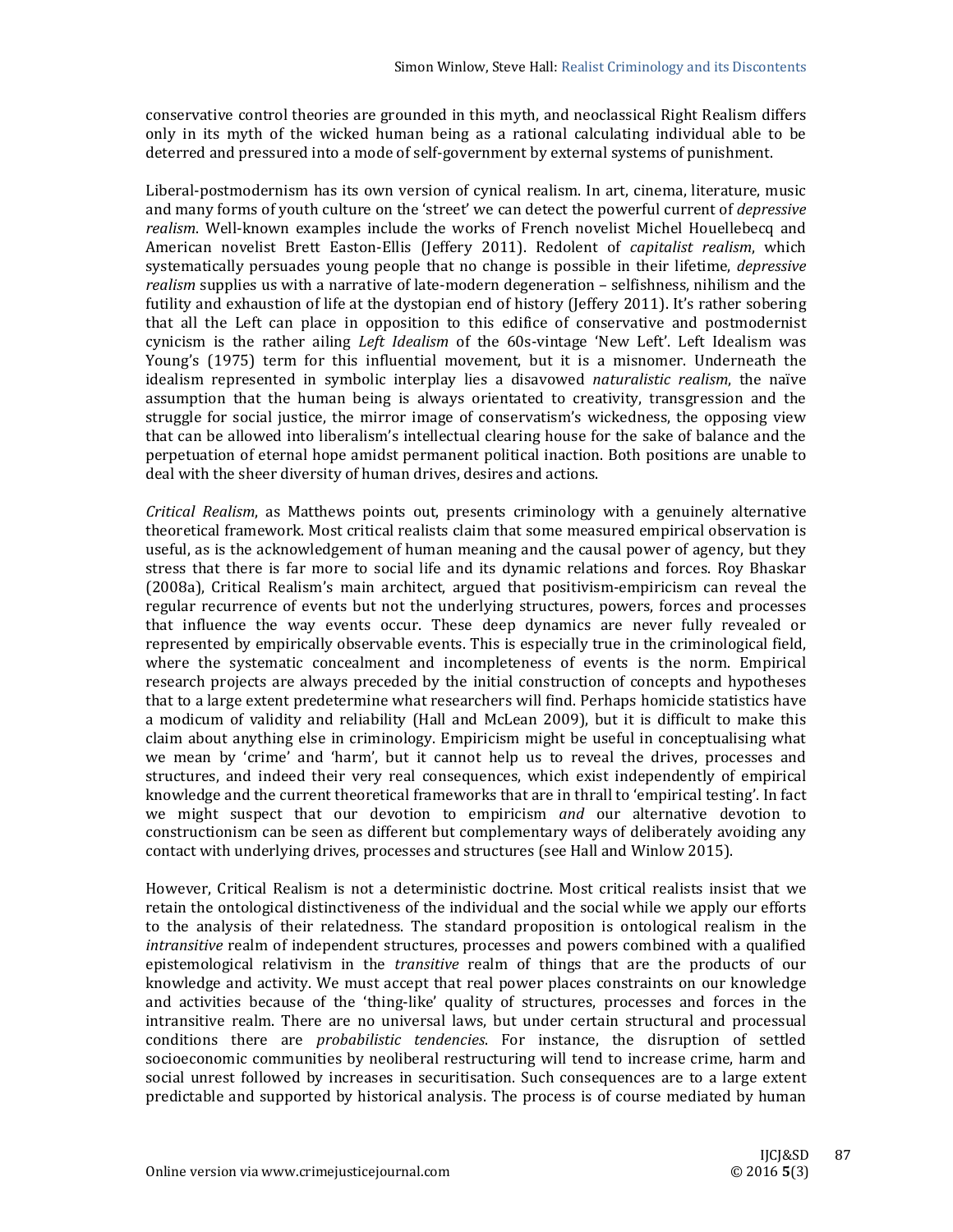beings and their ability to construct meaning and act as moral agents in the world, but to suggest that action is free from either ideological or forceful restraint is naïve.

Nevertheless, Critical Realism focuses on the relationship between agency, structure and causation in a changing world. Agency can reproduce structures and processes but also has the potential to transform them. However, as we act within them, they feed back and influence what we do. Structure is more than an ideational 'concept'; therefore we must move beyond social constructionism and postmodernism. Most contemporary constructionist positions, such as Giddens's (1984) structuration theory, are balanced between agency and structure, but truncate and compress both into the mid-range 'actual' level whilst putting too much faith in the powers of individual agents to act with collective efficacy. Thus we consistently overestimate the influence our ethics, meanings and limited voluntary actions can exert on deep structural forces, processes and structures.

Neoliberalism's market logic restricts us as long as we remain enmeshed in it and our livelihoods remain dependent upon it. We can invent a humanised form of neoliberalism in our heads and dream of alternatives, but we cannot reduce its forces, processes and structures to norms, rules, conventions, speech-acts and language. Firmly established institutions have the power to influence things in the material world: think, for instance, of the probabilistic relationships between neoliberal politics, globalisation, risky investment banking, austerity, burgeoning criminal markets, social unrest and repressive securitisation. Critical Realism can help criminology to home in on the fundamental forces, processes and structures that lie underneath criminological phenomena. However, were it to be integrated into criminological theory and applied to its full potential, it's doubtful that its analyses would support the sort of mid-range policy initiatives for which Matthews calls. It would be far more likely to tell us that things run far deeper and require correspondingly deeper political intervention.

Critical Realism is also useful in that it sees *absence* as causative. For instance, in the absence of a functioning welfare system and/or the politics of solidarity amongst working people, there is a high probability that criminal markets would expand and harmful crime would increase. Human agents can of course change their social worlds for the better, as long as they are actually acting on real underlying forces, processes and structures rather than simply gesturing towards them. Whereas positivist-empiricism can detect only the symptoms, social constructionists and postmodernists dissolve the reality of these forces in language and discourse, while orthodox structural Marxists dissolve subjectivity in outdated notions of ideology as the obfuscation of truth or the hegemonic 'manufacture of consent'.

Critical realists assume that human agents are relatively autonomous but insist that they must understand ontology before they understand epistemology. Idealist positions such as interpretivism, social constructionism, discourse theory and post-structuralism are premature and deal with only one dimension of human existence. We can talk but, with little knowledge of the forces that act beneath everyday life, we have little of substance to talk about. By ignoring deep forces, social science restricts itself to *symptomology* rather than *aetiology* (Hall 2012a). For Bhaskar (2008a), three ontological dimensions of social reality are amenable to epistemology, agency and political intervention:

- 1. The empirical dimension (phenomenological experiences of knowing subjects)
- 2. The actual dimension (real events and subjective experiences)
- 3. The real dimension (underlying generative mechanisms that cause the events that are open to experience)

This depth realism opens up an intransitive dimension beneath empiricism, subjective knowledge and ethical imperatives. Increasing our knowledge of deep structures allows us to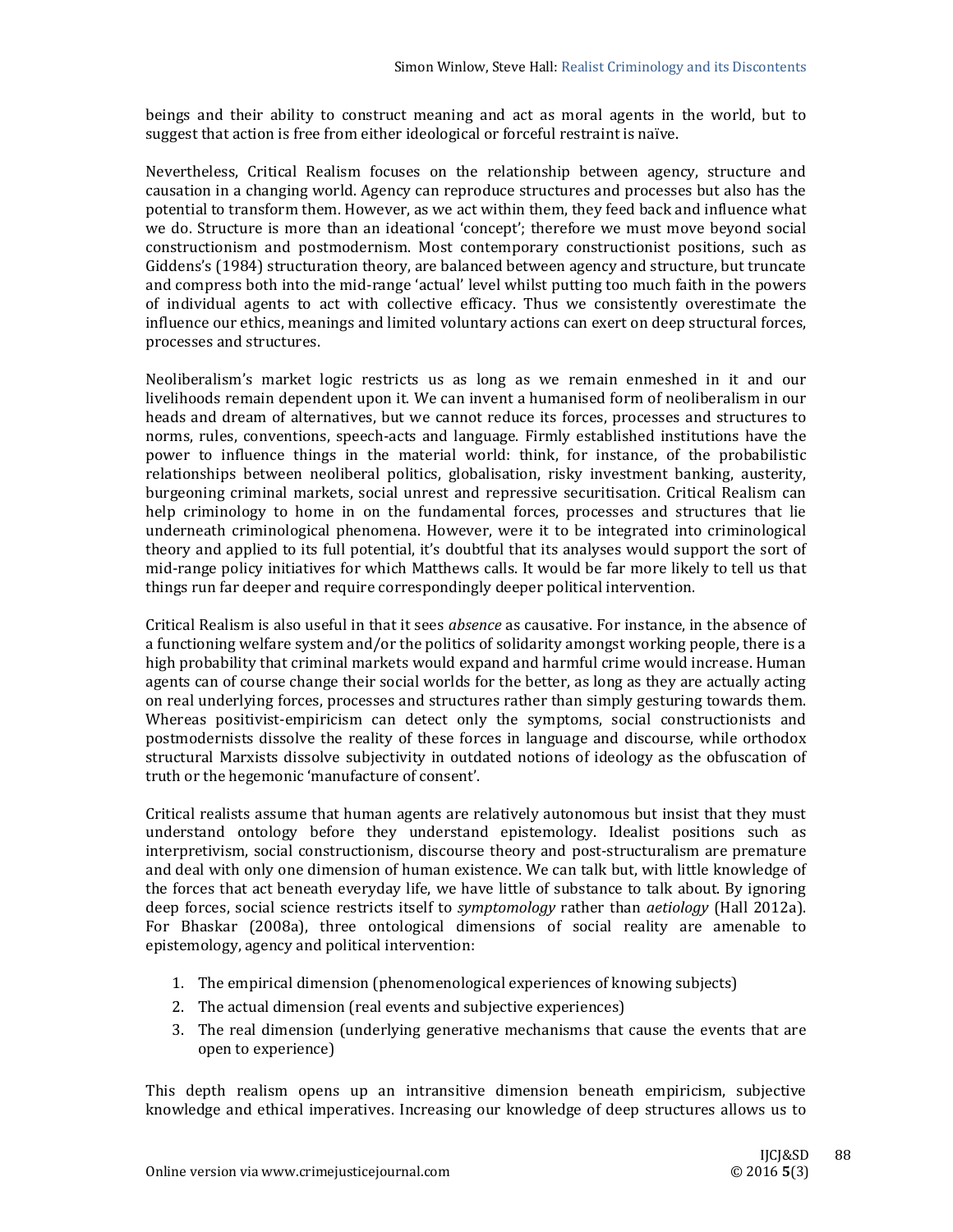make better judgements about the validity of competing knowledge-claims and proposed political interventions. To act effectively we need to have some idea of what lies beneath our social conversations, social relations and subjective interests, no matter how complex, shifting and disturbing and daunting it might be. Critical Realism's objective is to dig beneath empirical realism (positivism and empiricism), transcendental idealism (hermeneutics, interpretivism, constructionism) and social-relational dynamics (conflict theory, Marxism, feminism) to ground knowledge in deep structures, processes and generative mechanisms. It is not, as Matthews suggests, simply to suggest pragmatic policy suggestions.

However, Critical Realism is not deterministic and acknowledges that causes must involve social actions performed by human agents, but it is also aware that most social actions are unconscious, routine or enforced. Therefore causality cannot be understood solely by the analysis of actors' conscious meanings as they express them in a language limited by ideology. Thus we need to develop deeper and more sophisticated conceptualisations of the contexts in which human meanings and actions are generated, systematised and reproduced. To do this Bhaskar steps into line with Giddens (1984) by relying on a dualistic model of structure and agency in which the two categories are ontologically different. However, in his dialectical turn, Bhaskar (2008b) moves beyond Giddens's naïve notion of 'iterative practices' by arguing that only when agentic action is informed by deep knowledge of structures and generative processes can it have any real transformative potential. Bhaskar uses the concept of an interdependent totality to explain why human agents who seek to transform the social world must be practical yet simultaneously aware of their connectedness with others in a single system of totalising relations. He agrees with Marx that an agent's actions can become real, ethical and political only when they are orientated to the practical activities that configure the total system. As we have seen, Matthews's uncritical acceptance of 'consumerism' does not show this awareness of the totality of socioeconomic relations in a global economy, or the parts the consumer economy and consumer culture play in the underlying generative mechanisms important to the criminological field of enquiry.

As we have seen, critical realists acknowledge the fact that absence can be transformative; it can truly change the nature of a thing. The human agent can trigger such transformative absence by simply refusing to participate in the totalising system of interdependent practices, which is the principle behind non-violent resistance such as strikes (Žižek 2008). Our lives could be positively transformed, on the one hand, by removing, say, stockpiles of weapons, corrupt politicians, large corporations or the private right to create debt-generated capital ... or even the sociosymbolic status attached to luxury consumer items and the desire to own them. On the other hand, harmful transformations could be brought about by removing social recognition and nurturing, democratic politics, human rights, intellectual life and education, livelihoods, stable communities, welfare support and so on. However, not all of this negative causation takes place in the mid-range of governmental policy that Mathews relies on; much of it runs far deeper. 

However, it is difficult to see the incorporation of Critical Realism as it stands into criminology as a panacea. There are numerous flaws, and one of the most important is Bhaskar's simplified view of the 'negative', which does not take into account Hegel's well-known double negative, the *negation of the negation*. Adorno (1990) and  $\tilde{Z}$ ižek (1993) point out that this important concept provides us with one of the main reasons why transformative absences tend not to be put into practice. In the capitalist system, with its totality of interdependent relations and unavoidable systemic imperatives, imposes on its populations – or at least those with something to lose – the *compulsory refusal to refuse*. Instead, when situations demand it, we just do things – including crime and harm – because nobody seems willing or able to make the sacrifices necessary to make the first moves towards an alternative. The system is geared up to make the political act of negation virtually impossible because refusal to participate in some way would be disastrous for individuals who have no independent means of support.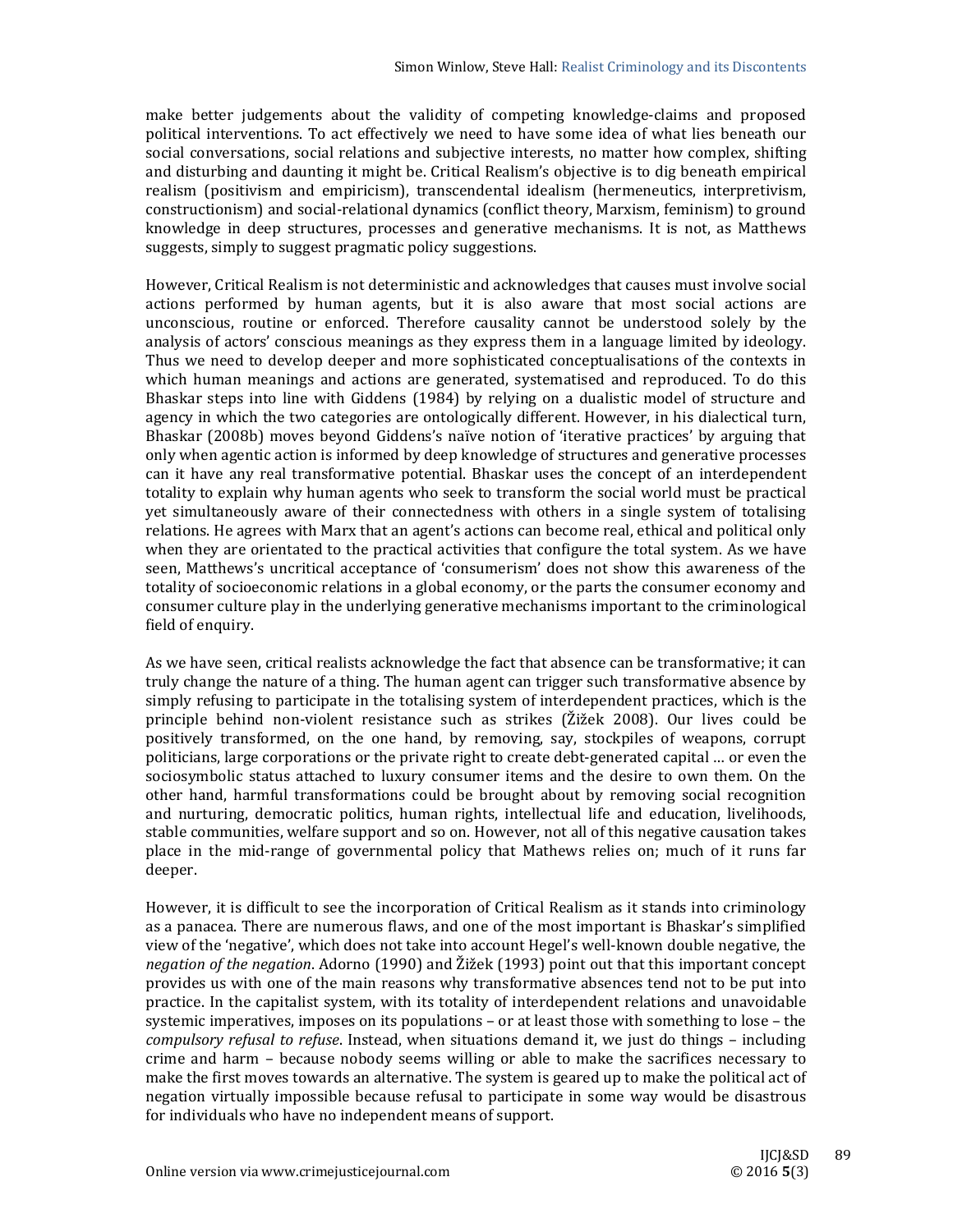The impossibility of using refusal and negation to invoke causal absence works on two levels. Firstly, it is impractical because capitalism's system of interdependencies is set up make us all an offer we can't refuse if we want to ensure our basic material and social survival. Secondly, consumer culture is set up to create a fantasised sense of absence and convert it into desire for consumer objects that carry vital sociosymbolic significance for individuals whose traditional sources of identity are receding into history (Hall et al. 2008; Winlow and Hall 2013). The permanent postponement of the power of negation is vital to the system's reproduction. Speculative realists argue that in the current Anthropocene age many of the deleterious effects that impact on the world are caused by us rather than nature. Therefore, we hold the power to negate these disasters and become the architects of our own fate  $(\tilde{\text{Z}}\tilde{\text{Z}}\text{e}k\ 2010)$ . For instance, criminal markets would not burgeon so rapidly in the developing world with stronger democratic states and control of resources, which are both denied by neoliberal financial power, but to refuse the demands of neoliberal economic restructuring, as the Greek case demonstrated, is almost impossible.

Many of the changes in the trends of crime, harm and securitisation in the twenty-first century are effects of Anthropocene disasters: global warming and enforced population migration, resource wars, environmental pollution, financial crashes, rapid industrialisation and chaotic urbanisation, rapid deindustrialisation and urban decay, unemployment, the technological destruction of livelihoods, the marketisaton of culture and so on. Speculative realists argue that we must look upon these disasters and their consequences without optimism, as contingent realities in a cold world, but we must also reflect seriously on our role in their causation and speculate freely on how things could be different should we choose to change our way of doing things. Unfortunately this is not the sort of depth speculation that Matthews' pragmatic realism would advocate, and demonstrates that the deeper and more realistic realism goes, the more likely it is to be misconceived by pragmatists as impossible idealism or utopianism.

However, speculative realism shares a fundamental problem with the other forms of realism we have discussed so far; their separation of agency from structure means they have little to say about subjectivity's active and willing role in disasters and their consequences. They cannot explain why subjects seem unable to learn from their mistakes and willing to risk the infliction of harm on others and their environments in order to reproduce the current socioeconomic system and further their interests within it. In the act of separating out and absolving human beings, Critical Realism's dualism of agency and structure to some extent still reifies abstract forces and exonerates the individual. Žižek (*passim*) provides us with a more illuminating view of the subject's relation to the capitalist socioeconomic system. He reminds us rather harshly that we are already aware of the intransitive realm and know enough about it to act politically, and we consistently encounter realistic speculation about the problems we cause and alternative ways of doing things. But we repress this true knowledge and sink back into a culture of comfortable acceptance. We systematically avoid Hegel's politically effective universal truth, the *concrete universal*, which could provide real substance to our speculative knowledge  $(Zi \times 2000)$ . The concrete universal truth is known to some extent by most of us, but particularly well by those pushed into abject positions in capitalism's social constellation because they experience it every day. Myriad concrete universal representations of the totality exist 'down there' amongst those who regularly experience the deleterious consequences of the system's disasters (see Hall and Winlow 2015). 'Up there', the corridors of power in business and post-political administration are shot through with knowledge of abstract processes and their related concrete universals. For instance, in JQ Wilson's *Thinking About Crime* (1975) he revealed that at the time the US government knew perfectly well that the impending restructuring of the economy in the abrupt move to neoliberalism would cause social unrest, increased crime rates and the popular perception of the need for increased securitisation.

Harmful crime, violence, intimidation, victimhood, cynicism, nihilism and the destruction of communities are some of the substantive criminological elements of the *abject concrete*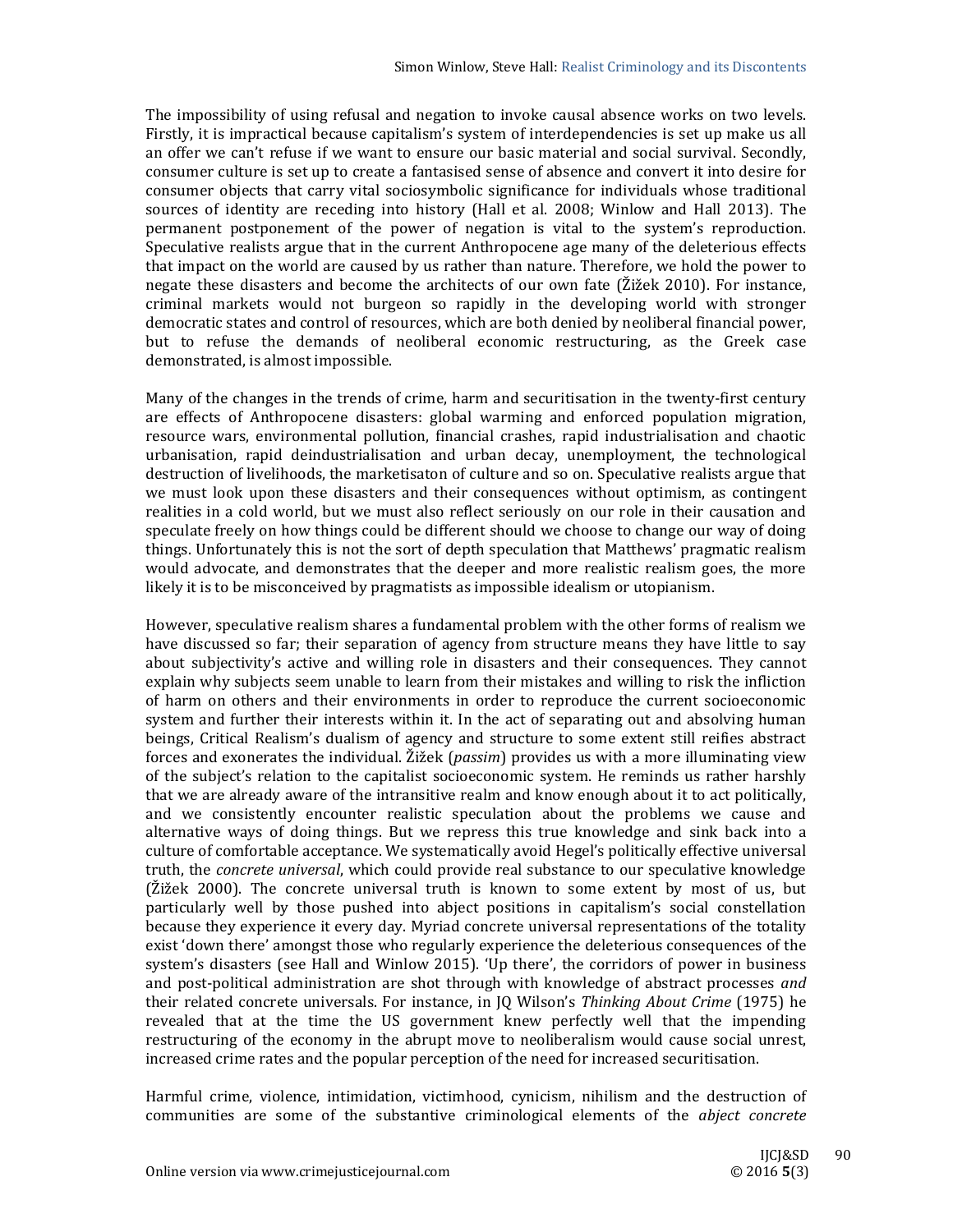*universal* that is vital to a renewed realist criminological research project. We must concern ourselves with the individuals who suffer most in the wake of capitalism's disasters, the victims of its corporate and political crimes but also of the crimes of the cynical predatory individuals who live amongst them and take advantage of their subjugation and vulnerability. To bring the concrete universal into sharper relief, we suggest a move to an *ultra-realist criminology* that uses unsentimental ethnographies contextualised by advanced theoretical frameworks founded upon conceptions of subjectivity and ideology provided by new continental philosophy (see Hall and Winlow 2015). Ultra-realist criminology would move beyond Left Realism's inherent pragmatism and Critical Realism's flawed conception of subjectivity. As a first step towards the construction of a philosophical basis for ultra-realist criminology, we have to accept that Bhaskar's naturalistic metaphor for subjectivity does not work. There is no natural human essence of love and creativity but, as Fromm (1956) reminded us, it can be cultivated in a nurturing society. For Lacan and Žižek, the 'essence' of human subjectivity is, paradoxically, a non-essential void of conflicting drives, not a natural and inexhaustible Bergsonian 'élan vital' (see Hall 2012b). Our potential to be loving and creative is always offset by an equal potential to be hateful, prejudiced, apathetic or nihilistic. The material core of the human being is anxious, contingent and flexible, far more complex and unpredictable – and certainly more susceptible to obscene enjoyment – than any naturalistic or transcendental idealist metaphor can represent.

Roberts and Joseph (2005) argue that Bhaskar's real dimension is *fully human*, not independent of the subject. For *Z*ižek, what connects the subject to the real is an *ideological fantasy* comprised of sublime consumer objects, which again indicates just how much Matthews' dismissal of advanced capitalism's prominent cultural form hampers the move to realist criminological investigation. These objects are variations of the master signifier of the *commodity*, which constitutes the dynamic relation between subjectivity and capitalism's system of relentless commodification and competitive individualism. Where Matthews' mistake is to ignore consumer culture and subjectivity entirely, Critical Realism's mistake is to single out subjectivity as the *naturally* ethical and creative agent. Žižek's (2008) useful insight is that the social and economic processes in the intransitive realm that seem to act independently of our knowledge and activity are at the very deepest level a product of historically accumulated actions that are routinely *made unconscious*. We really know about what we have done, what we are doing and  $-$  as  $[0 \text{ Wilson's example above shows } - \text{ what we are about to do. In other words, }$ we know a lot about the intransitive realm and we have done so for some time. Each day we consciously act to reproduce it, but we fetishistically deny our collusion in our own actions and repress it into our unconscious. Therefore the unconscious, the deep psychic realm of repressed symbols, is not created by external repressive forces imposed on us from above. We create it ourselves by constantly *choosing to repress* specific aspects of what we know, which allows us to continue to act in ways that reproduce the system; we persistently *choose* our own unconscious into being. Constantly deconstructing 'meaning' is of little use when each day we choose to fetishistically disavow and render unconscious the crucial elements of what we already know.

The constant act of fetishistic disavowal that characterises the agent's inability to act and its tendency to either passively accept or actively conform to the aggressive and competitive practices that reproduce the system and inflict harm on others has huge implications for criminological research and theory. Unforgiving interpersonal competition, inequality, separatism, racism, sexism, fraud, corruption, violence, securitisation and punitiveness are merely some of the crude visible symptoms that lie on the surface of the complex of underlying forces activated by the system's constant provocation of the subject's anxiety and obscene enjoyment. Matthews is unerringly right in recognising that we need to move beyond both critical criminology and administrative criminology. However, his truncated mid-range form of realism-as-pragmatism cannot escape the problems inherent in empiricism, liberal assumptions of subjectivity and consumer culture's capture of human energy and desire, which endlessly distracts individuals and postpones vital political interventions. For criminology to begin its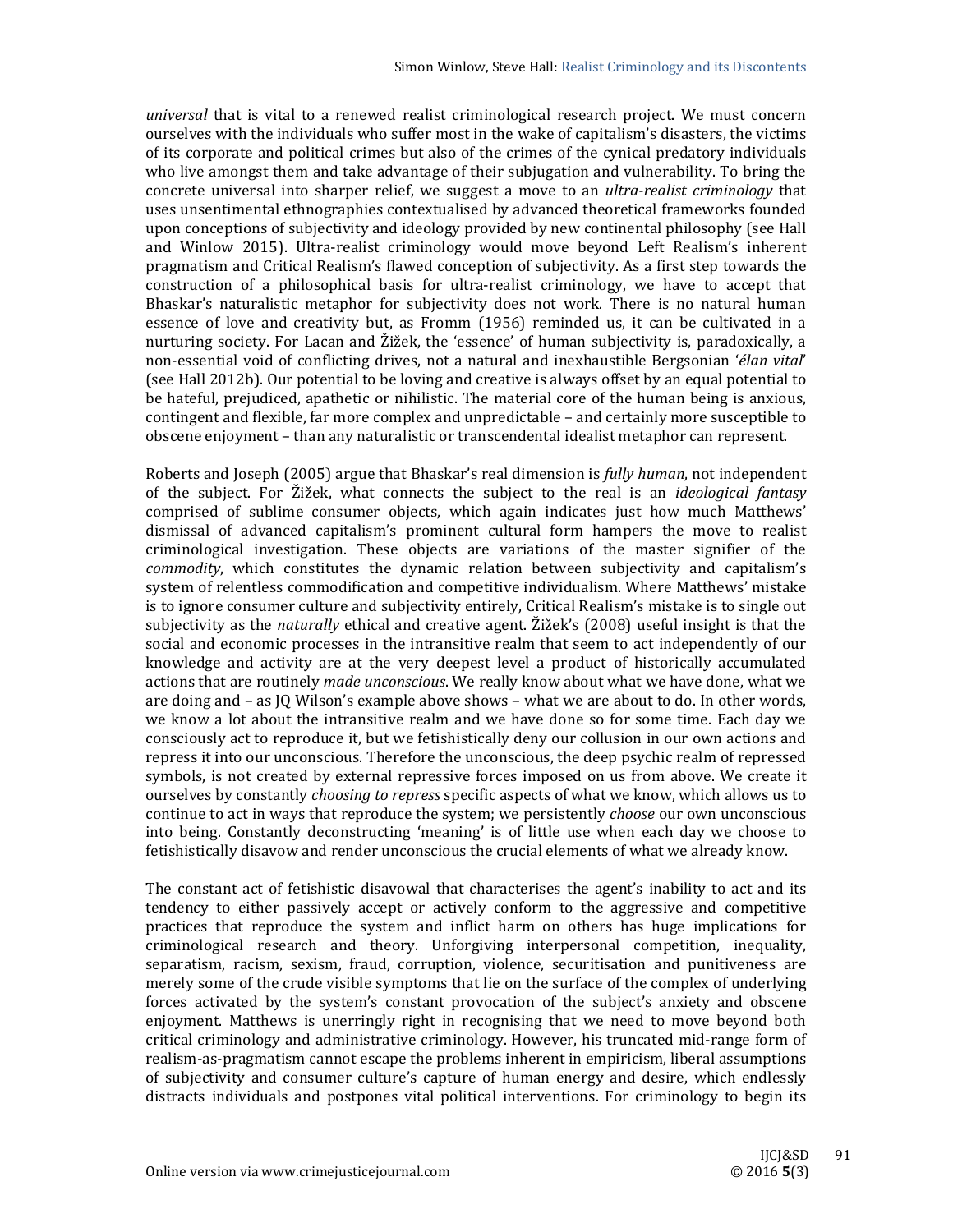investigation of the forces and processes that underlie life in advanced capitalism requires a move beyond both Left Realism and Critical Realism to Ultra-Realism.

*Correspondence*: Simon Winlow, Professor of Criminology, School of Social Sciences, Business and Law, Teesside University, Middlesbrough, Tees Valley, TS1 3BA, United Kingdom. Email: s.winlow@tees.ac.uk 

# **References**

- Antonopoulos G and Hall S (2014) The death of the legitimate merchant? Small to medium-size enterprises and shady decisions in Greece during the financial crisis. In van Duyne P, Harvey J, Antonopoulos GA, Maljevic A, Markovska A and von Lampe J (eds) *Corruption, Greed and Crime Money: Sleaze and Shady Economics in Europe and Beyond*: 313‐336. Nijmegen: Wolf Legal Publishers.
- Archer M (2004) *Structure, Agency and the Internal Conversation*. Cambridge: Cambridge University Press.
- Baudrillard J (2007) *In the Shadow of the Silent Majorities*. Los Angeles: Semiotext(e).
- Bhaskar R (2008a) *A Realist Theory of Science.* London: Routledge.
- Bhaskar R (2008b) *Dialectic: The Pulse of Freedom*. London: Routledge.
- Currie E (1985) *Confronting Crime: An American Challenge*. New York: Pantheon.
- Currie E (2013) The Sustaining Society. In Carrington K, Ball M, O'Brien E and Tauri J (eds) *Crime, Justice and Social Democracy*: 3‐15. London: Palgrave MacMillan.
- Dart RA (1953) The predatory transition from ape to man. *International Review of Anthropology and Linguistics* 1: 201‐218.
- Davis M (2007) Planet of Slums. London: Verso.
- Dworkin D (1997) *Cultural Marxism in Post‐War Britain*. Durham: Duke University Press.
- Fisher M (2009) *Capitalist Realism*. London: Zero.
- Fraser N (2013) The Fortunes of Feminism. London: Verso.
- Fromm E (1956) *The Art of Loving.* New York: Harper and Row.
- Giddens A (1984) *The Constitution of Society*. Berkeley: University of California Press.
- Grayson GW (2011) Mexico: Narco-Violence and a Failed State? London: Transaction Publishers.
- Hall S (2012a) *Theorizing Crime and Deviance: A New Perspective*. London: Sage
- Hall  $S(2012b)$  The solicitation of the trap: On transcendence and transcendental materialism in advanced consumer‐capitalism. *Human Studies* 35(3): 365‐381. DOI: 10.1007/s10746‐012‐ 9246‐9.
- Hall S and McLean C (2009) A tale of two capitalisms: Preliminary spatial and historical comparisons of homicide rates in Western Europe and the USA. *Theoretical Criminology* 13(3): 313-339. DOI: 10.1177/1362480609336496.
- Hall S and Wilson D (2014) New foundations: Pseudo-pacification and special liberty as potential cornerstones for a multi-level theory of homicide and serial murder. *European Journal of Criminology* 11(5): 635‐655. DOI: 10.1177/1477370814536831.
- Hall S and Winlow S (2015) *Revitalizing Criminological Theory: Towards a New Ultra‐Realism*. London: Routledge
- Hall S, Winlow S and Ancrum C (2008) *Criminal Identities and Consumer Culture: Crime, Exclusion and the New Culture of Narcissism*. Cullompton: Willan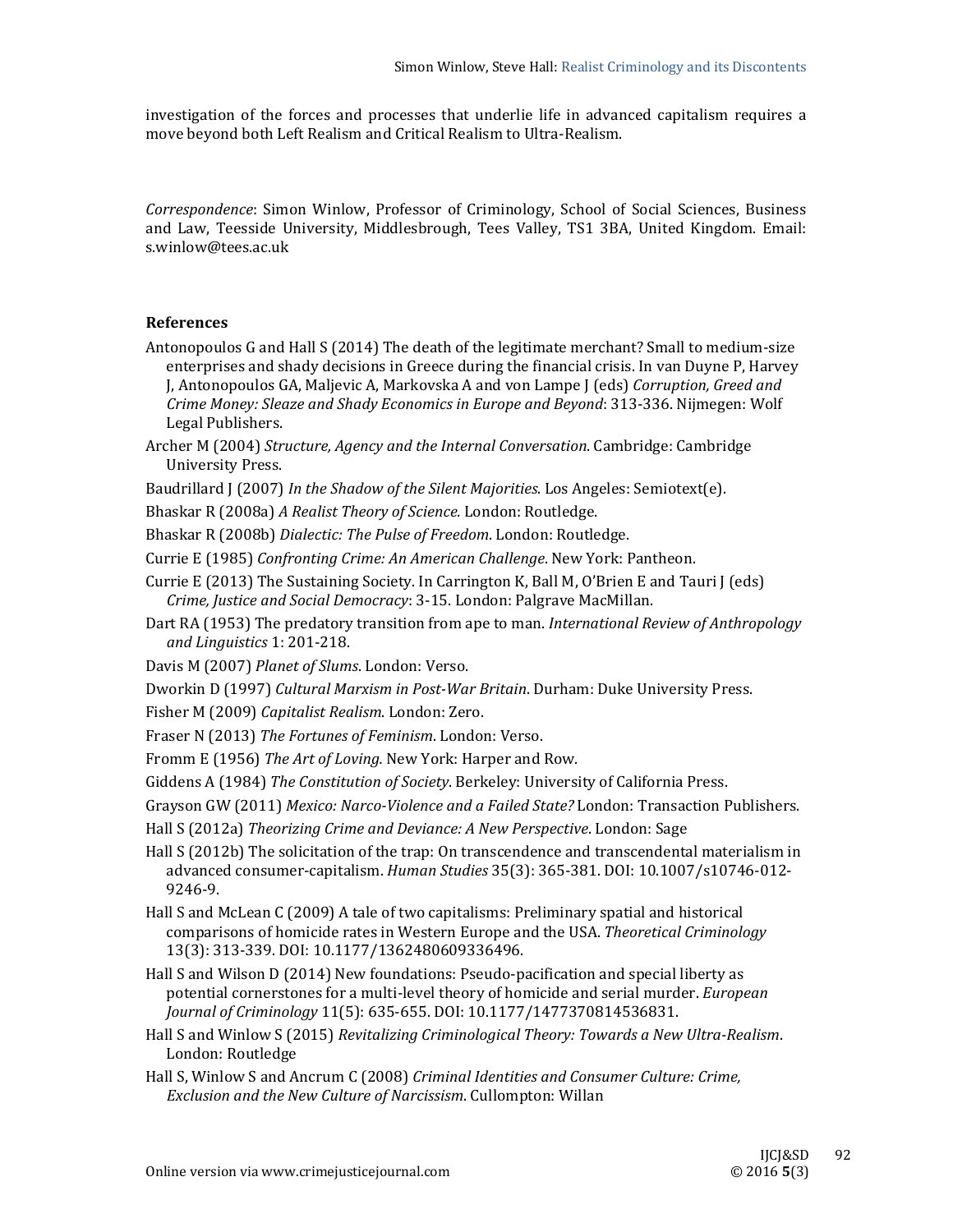- Hayward K  $(2012)$  Pantomime justice: A cultural criminological analysis of 'life stage dissolution'. *Crime, Media, Culture* 8(2): 213‐229. DOI: 10.1177/1741659012444443.
- Hayward K and Yar M (2006) The 'chav' phenomenon: Consumption, media and the construction of a new underclass. *Crime, Media, Culture* 2(1): 9-28. DOI: 10.1177/1741659006061708.
- Heinberg R (2011) The End of Growth. London: Clairview Books.
- Horsley M (2015) The Dark Side of Prosperity. Farnham: Ashgate.
- Jeffery B (2011) *Anti‐Matter: Michel Houellebecq and Depressive Realism*. London: Zero.
- Klare M (2002) *Resource Wars*. New York: Owl Books.
- Klare M (2008) *Rising Powers, Shrinking Planet*. New York: Metropolitan Books.
- Klare M (2012) The Race for What's Left. New York: Picador.
- Lea J (1987) Left realism: A defence. *Contemporary Crises* 11(4): 21-32. DOI: 10.1007/BF00728739.
- Lea J (1992) The analysis of crime. In Young J and Matthews R (eds) *Rethinking Criminology: The Realist Debate*: 69‐94. London: Sage.
- Lea J (2002) *Crime and Modernity*. London: Sage.
- Lea J and Young J (1993) What is to Be Done about Law and Order? London: Pluto Press.
- Mattei U and Nader L (2008) *Plunder: When the Rule of Law Is Illegal*. Oxford: Blackwell.
- Matthews R (2010) The construction of 'so what?' criminology: A realist analysis. *Crime, Law and Social Change* 54(2): 125‐140. DOI: 10.1007/s10611‐010‐9249‐2.
- Matthews R and Young J (eds) (1986) *Confronting Crime*. London: Sage.
- Miles S (2014) Young people, 'flawed protestors' and the commodification of resistance. *Critical* Arts 28(1): 76-87. DOI: 10.1080/02560046.2014.883691.
- Moxon D (2011) Consumer culture and the 2011 'riots'. *Sociological Research Online* 16(4): 19. DOI: 10.5153/sro.2539.
- Roberts [M and Joseph J (2005) Derrida, Foucault and  $\tilde{\mathbf{Z}}$ ižek: Being realistic about social theory. *New Formations* 56(1): 109‐120.
- Sayer A (2015) Viewpoint: The rich the elephant in the sociology room. *Discover Society*. Available at http://www.discoversociety.org/2014/12/01/viewpoint-the-rich-the-elephantin-the-sociology-room/ (accessed 24 July 2015).
- Schwartz M and DeKeseredy W (1991) Left realist criminology: Strengths, weaknesses and the feminist critique. *Crime, Law and Social Change* 15: 51‐72. DOI: 10.1007/BF00139151.
- Silverstein K (2014) *The Secret World of Oil*. London: Verso.
- Smart B (2010) *Consumer Society*. London: Sage.
- Treadwell  $\int$  (2012) From the car boot to booting it up? eBay, online counterfeit crime and the transformation of the criminal marketplace. *Criminology and Criminal Justice* 12(2): 175-191. DOI: 10.1177/1748895811428173.
- Wilson JQ (1975) Thinking about Crime. New York: Basic Books.
- Winlow S (2014) Trauma, guilt and the unconscious: Some theoretical notes on violent subjectivity. *Sociological Review* 62(S2): 32‐49. DOI: 10.1111/1467‐954X.12190.
- Winlow S and Hall S (2013) *Rethinking Social Exclusion: The Death of the Social?* London: Sage.
- Winlow S, Hall S, Briggs D and Treadwell D (2015) *Riots and Political Protest: Notes from the Post‐Political Present.* London: Routledge.
- Young J (1975) Working class criminology. In Taylor I, Walton P and Young J (eds) *Critical Criminology*: 63-94. London: Routledge and Kegan Paul.
- Young J (1986) The failure of criminology: The need for a radical realism. In R Matthews and Young J (eds) *Confronting Crime*: 4-30. London: Sage.